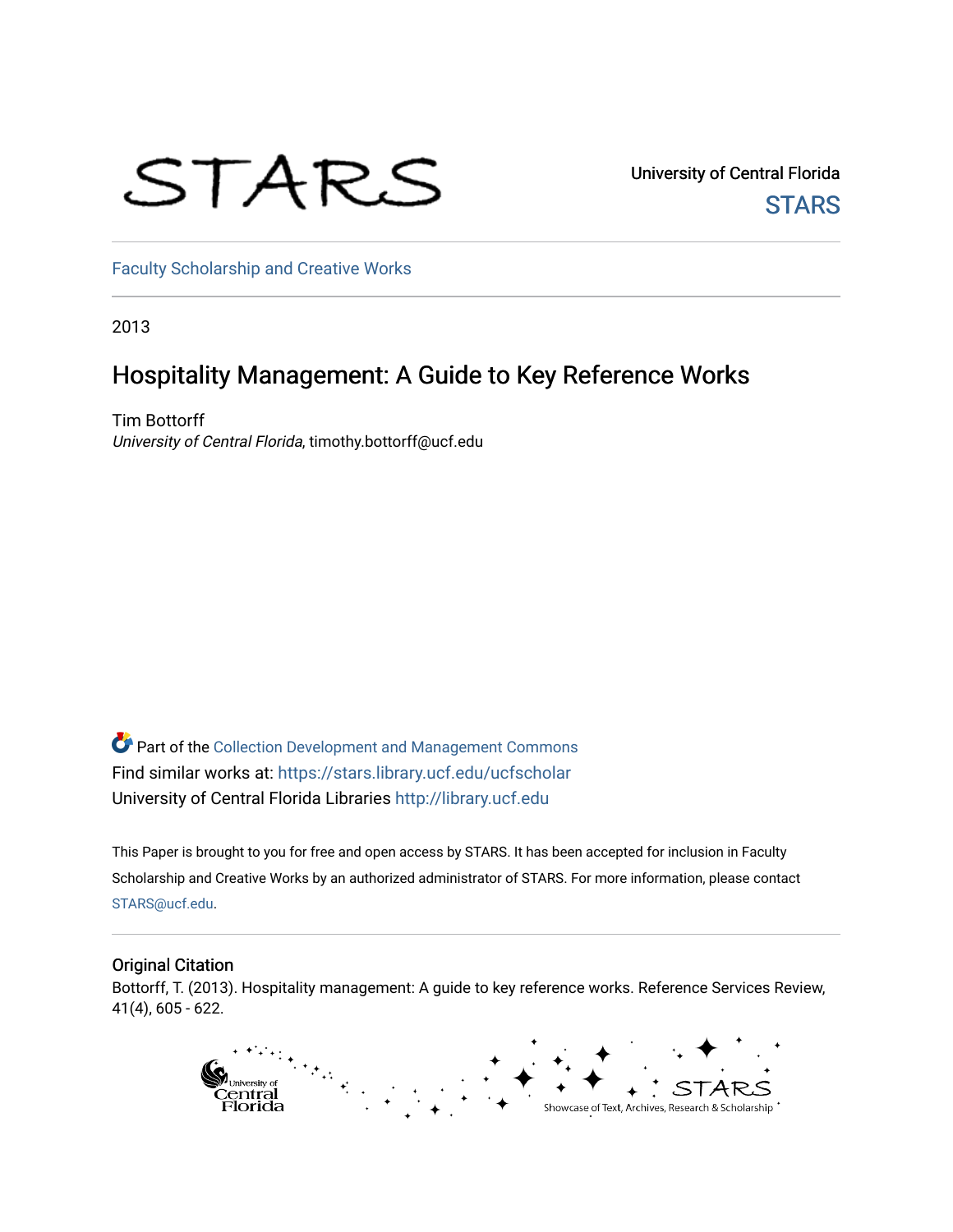# **Hospitality Management: A Guide to Key Reference Works**

# **By Tim Bottorff**

# **Introduction**

Libraries supporting undergraduate and/or graduate level hospitality management courses need to collect materials related to many diverse industries, including food and beverage, lodging, meetings and special events, travel and tourism, and theme parks and attractions. This article provides the first comprehensive review of the major books, databases, websites, and other resources that comprise a quality hospitality management reference collection.

The term *hospitality* generally refers to the set of businesses and organizations that provide services to travelers: food, lodging, and travel. An ancient profession, the provision of hospitality has only recently been recognized for the multi-billion dollar industry that it truly is — and, in today's sluggish economy, for its impact on the job market.

In fact, the U.S. hospitality industry is one of the nation's largest employers, supporting more than 7.5 million jobs annually (USTA, *Economic Review,* 2011-12). The travel industry alone ranks fifth in terms of private industry employment and payroll in the United States, after only health care, retail, manufacturing, and administrative jobs (USTA, *Travel and Tourism*, 2010- 11). Globally, the United Nations World Tourism Organization reports, the hospitality industry employs one in eleven people and accounts for approximately 9% of the world's GDP (UNWTO, 2013).

Responding to these employment opportunities, colleges and universities around the nation are increasingly offering courses or entire degrees in fields such as tourism studies, hotel and restaurant management, and travel administration, or even in niche areas such as event management or timeshare management. Collectively, these areas of study may be placed under the rubric of *hospitality management*.

Hospitality management is a relatively new academic field. Until the early twentieth century, education in the various facets of hospitality came primarily through apprenticeships and on-thejob training. Hospitality entered the academy more formally starting with the establishment of the School of Hotel Administration at Cornell University in 1922 (Edmundson, 1996). By 1946, enough educators and industry executives were interested in the condition of hospitality education to form the Council on Hotel and Restaurant Education, now called the Council on Hotel, Restaurant, and Institutional Education (CHRIE) (Ryan, 1996). Nonetheless, the first scholarly journal in the field, the *Cornell Hotel and Restaurant Administration Quarterly*, did not appear until 1960 (Livingston, 1985), and by the early 1970s there were still only about 40 fouryear college-level programs in the United States (CHRIE, 2006).

Despite its modest beginnings, hospitality management education has grown tremendously in recent years. According to CHRIE, there are now approximately 170 accredited programs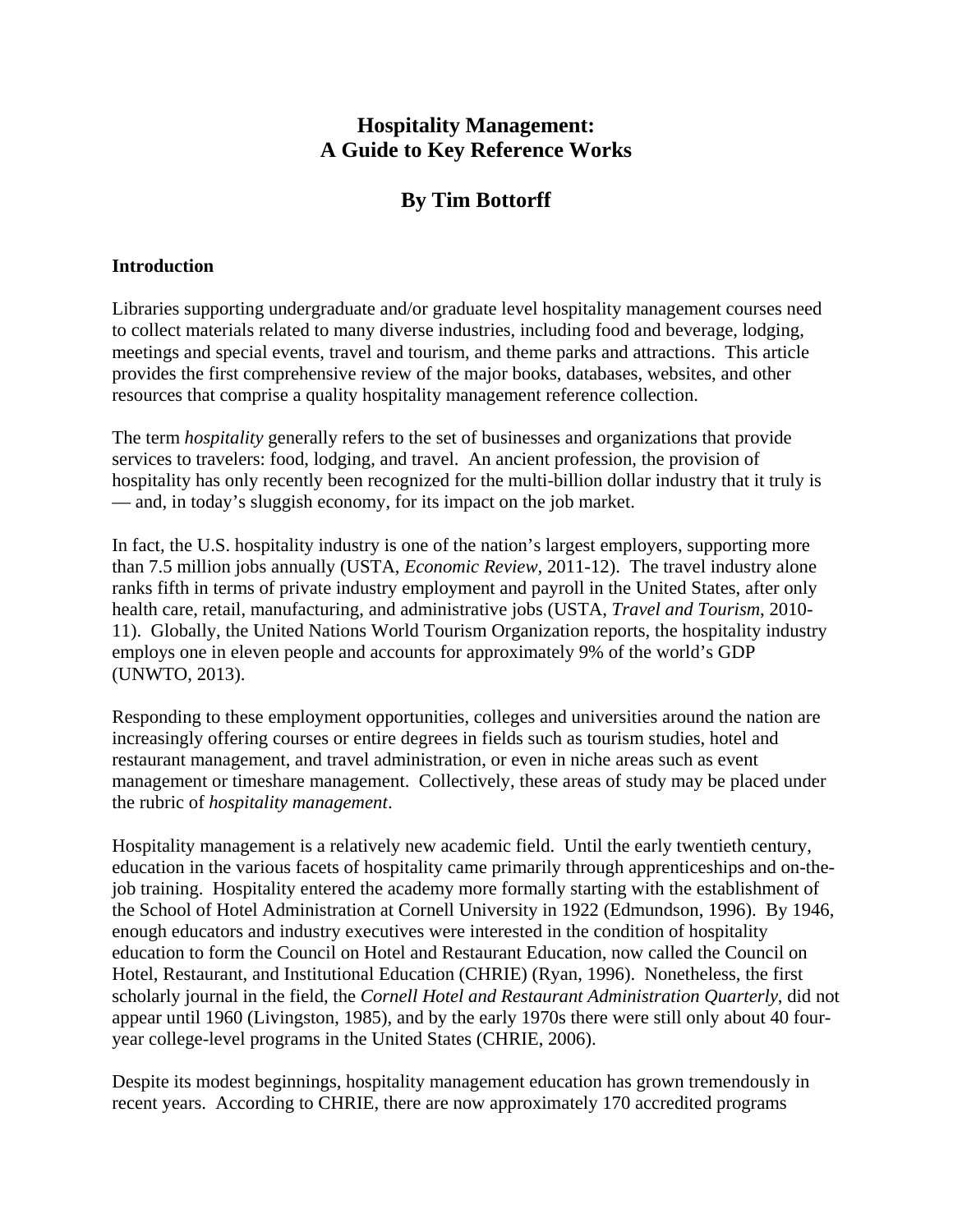granting bachelor's degrees, over 45 granting graduate degrees, and more than 800 programs granting associate degrees or certificates (CHRIE, 2006).

The number and type of subjects studied in hospitality management programs varies widely. Some programs focus on just one or two aspects of the field, such as hotel and restaurant management. Others offer a broad array of courses or concentrations in areas as diverse as foodservice, lodging, meetings and conventions, travel and tourism, and theme parks and attractions. Many established programs even offer a full slate of hospitality-themed courses in subjects such as accounting, geography, human resources, law, marketing, and technology. Similarly, some programs take a more vocational, hands-on approach, in which the goal is to prepare students for entry- and mid-level hospitality positions, while others take a more management-based approach, in which the goal is to groom future industry leaders and executives.

Given the proliferation of hospitality programs in colleges and universities, many academic libraries around the nation have been working to increase their hospitality holdings and services. In fact, there are now at least four academic libraries in the United States that specialize almost entirely in hospitality management resources:

- Alice Statler Library at the City College of San Francisco http://www.ccsf.edu/NEW/en/library/about-library/library-locations/statler.html (accessed 15 July 2013)
- Massad Family Library Research Center and Hospitality Industry Archives at the University of Houston http://www.hrm.uh.edu/RESOURCES/LibraryandArchives/Massad-Family-Library-/ (accessed 15 July 2013)
- Nestlé Library at Cornell University http://www.hotelschool.cornell.edu/research/library (accessed 15 July 2013)
- Universal Orlando Foundation Library at the University of Central Florida http://library.ucf.edu/rosen (accessed 15 July 2013)

Each of these libraries offers the usual array of resources for interested researchers, such as access to the online catalog, research guides, and links to useful websites. Several other academic libraries have significant hospitality management collections, including those at Florida International University, Michigan State University, New York University, Northwestern University, Oklahoma State University, Penn State University, Purdue University, University of California Berkeley, University of Hawaii, and the University of Nevada Las Vegas.

Nonetheless, beyond the materials that may be freely accessed at the above libraries, there are very few resources for librarians seeking to improve their hospitality holdings. Articles on travel and tourism websites have either focused on sites of interest to the general public, have neglected most key print and subscription materials, or have failed to examine more specialized areas of the field (Krupar & Auer, 2005; Zabel, 2003). The Reference & User Services Association's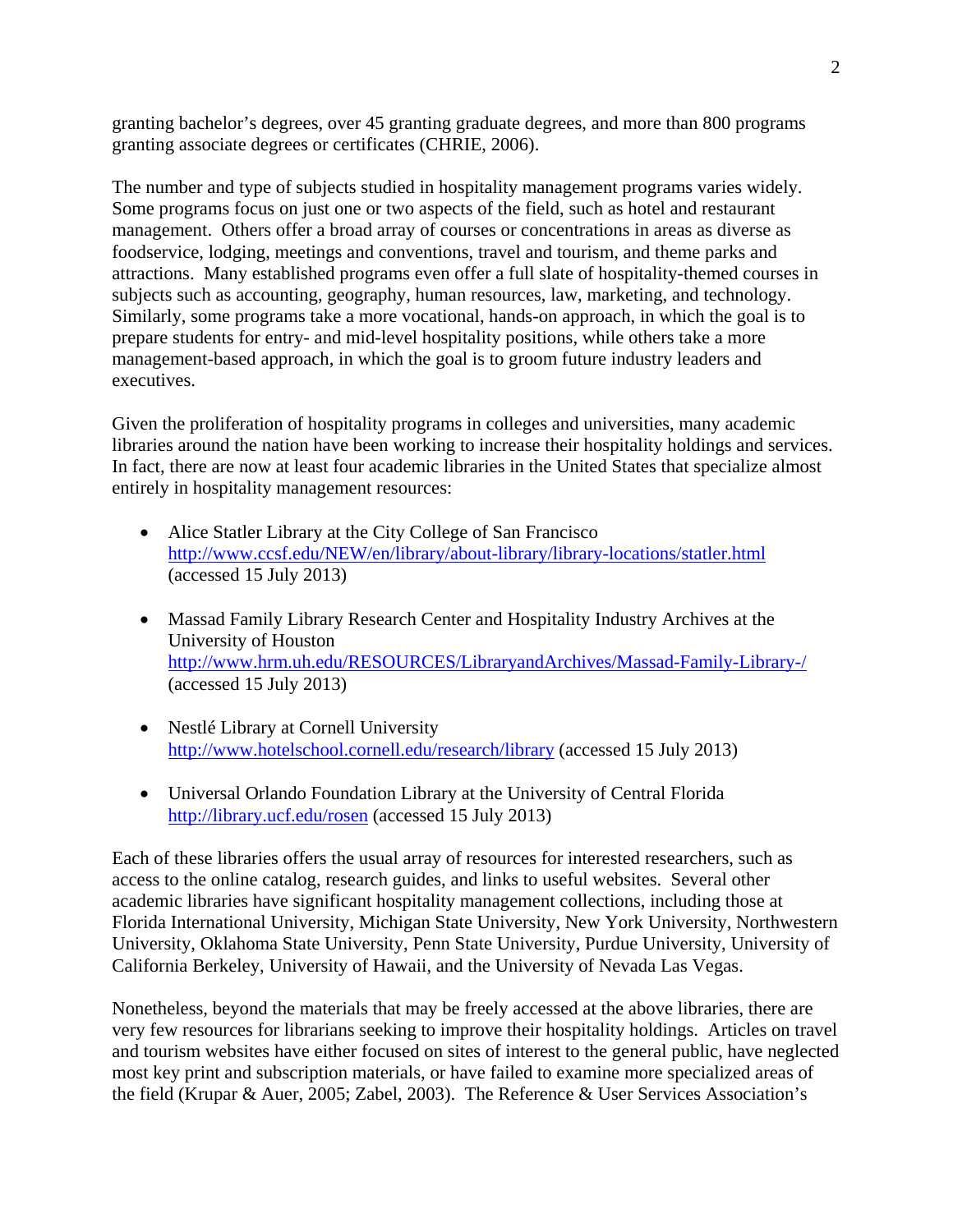annual review of "Outstanding Business Reference Sources" occasionally includes a small number of hospitality titles, and monographs such as the recent *ALA Guide to Economics & Business Reference* mention a few titles (*Outstanding Business Reference*, 2011; ALA, 2011). However, no systematic review of key reference resources in hospitality management has been undertaken.

The following guide attempts to fill that gap and will be most useful to libraries that support twoyear, four-year, or graduate level programs in hospitality management. Business librarians and general reference librarians will also discover much useful information here, as questions dealing with aspects of the hospitality and tourism field are becoming more commonplace at the general reference desk.

#### **Annotated Bibliography of Key Works**

The following selections focus on core reference works and electronic resources that are specific to hospitality management. In reality, the diverse areas of study that encompass hospitality management are very interdisciplinary in nature. Consequently, librarians wishing to successfully serve hospitality management students should also have access to at least core collections of materials in areas such as anthropology, business, geography, government, law, technology, and general reference.

#### *General Hospitality Management Resources*

For the librarian, a useful way to conceptualize the diverse parts of the sprawling field of hospitality management is to separate it into different "industries," such as the food and beverage industry, the lodging industry, the meetings and events industry, the theme park industry, and the travel and tourism industry. Each of these major areas will be treated in-depth below. In reality, of course, these different sectors overlap a great deal. The following important sources attempt to cover all or several parts of the entire field.

Brotherton, B. and Wood, R.C. (2008), *SAGE Handbook of Hospitality Management*, Sage, Los Angeles, CA.

As with the *SAGE Handbook of Tourism Studies* (see the Tourism section above), this useful work provides excellent introductory, medium-length chapters written by experts in the field. This work takes a broad view of hospitality management as a whole, covering key themes (structure, gender, education, etc.), key management functional areas (operations, financial management, marketing, human resources, etc.), and specialized sectors (lodging, meetings, food & beverage, etc.). This is a must-have work for any hospitality reference section.

Medlik, S. (2003), *Dictionary of Travel, Tourism, & Hospitality*, Butterworth-Heinemann, Boston, MA.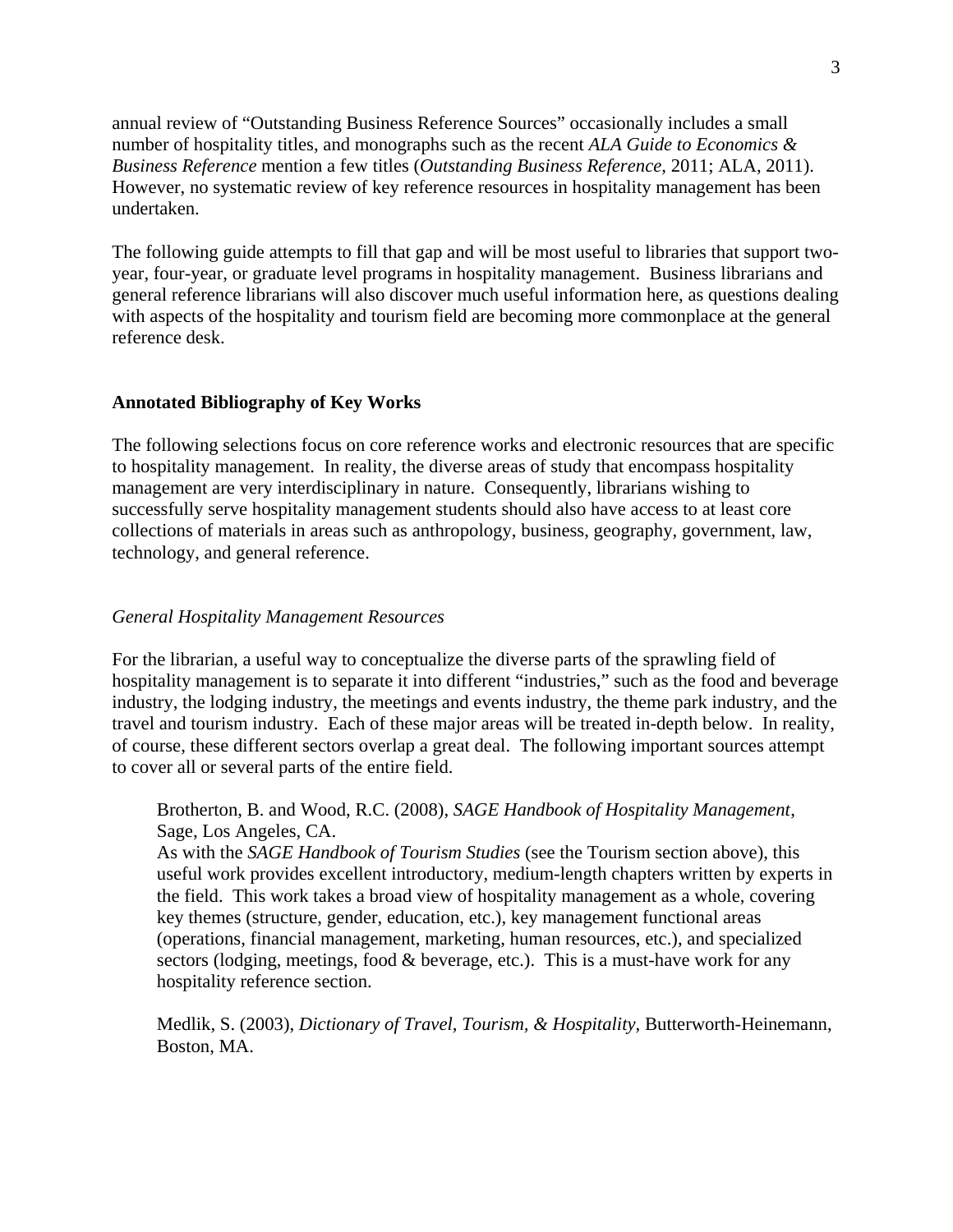A good basic dictionary covering the full scope of the hospitality and tourism industries. It also includes appendices with listings of organizations, biographical entries, abbreviations, and more.

## Pizam, A. (2010), *International Encyclopedia of Hospitality Management*, Elsevier/Butterworth-Heinemann, Boston, MA.

The first edition of this work (2005) provided the first comprehensive one-volume hospitality encyclopedia in more than a decade. This second, updated edition (2010) is a key work that should be a part of any hospitality reference section. The short to mediumlength articles are signed by experts in the field and usually include several references for further reading.

# Plunkett Research (2012), *Plunkett's Airline, Hotel, & Travel Industry Almanac*, Plunkett, Houston, TX.

The Plunkett's almanacs all follow a similar outline, with major content including a useful narrative section on key trends, a chapter with handy industry statistics, and a large section with company profiles (which includes some private companies on which information can be difficult to find in other sources). Another useful title for hospitality reference is *Plunkett's Food Industry Almanac* (2012).

*World Chamber of Commerce Directory* (2012), World Chamber of Commerce Directory, Loveland, CO.

This source, updated annually for more than 50 years, provides a comprehensive directory to chambers of commerce, state boards of tourism, convention and visitors bureaus, economic development councils, foreign chambers of commerce, and many other such organizations.

## *Food & Beverage Resources*

The U.S. food and beverage industry employs more than 13 million workers in over 980,000 locations and generates over \$660 billion in total sales each year. In fact, the restaurant industry is one of the nation's largest private employers, and career prospects in restaurants will likely remain good for the foreseeable future (NRA, 2013).

For the purposes of this review, the food and beverage industry encompasses areas such as restaurants (including quick service, casual service, fine dining, etc.), bars, cafes, catering operations, coffee shops, and food service at hotels, on airplanes, at private clubs, and at special events. Some hospitality management programs focus more on the culinary aspects of food, while others place more emphasis on the management of food and beverage operations; obviously, the library's collection must reflect this distinction. In either case, reference works on the foodservice industry are numerous and varied, so libraries wishing to cover this area well must invest considerable time and resources in the collection.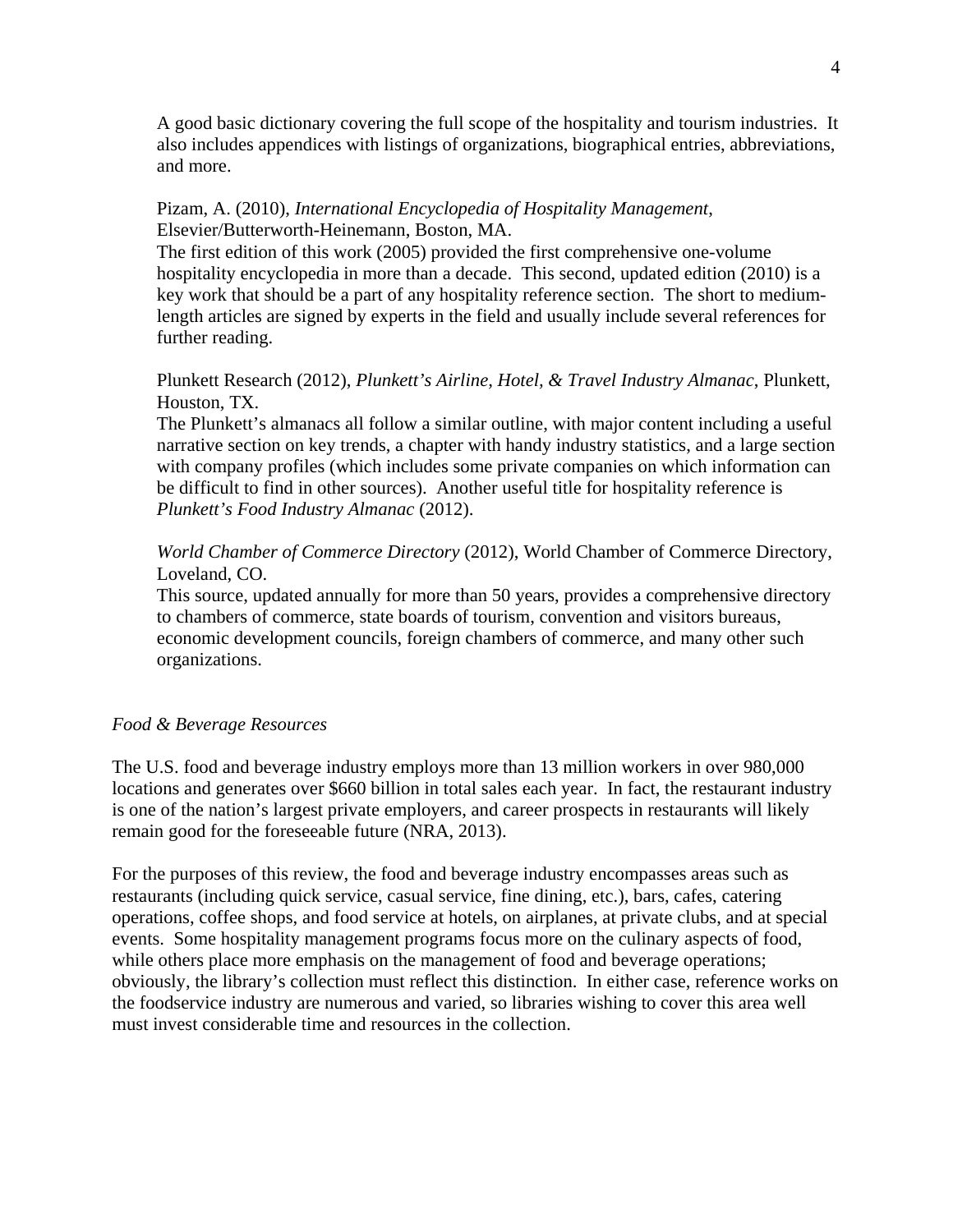Alcohol, Beer, and Wine:

Brostrom, G. and Brostrom, J. (2009), *Business of Wine: An Encyclopedia*, Greenwood Press, Westport, CN.

This handy one-volume work is unique in its focus on the business side of wine, including companies, economics, industry segments, legal issues, personalities, and more. Appendices include international wine data, conversions, and a brief bibliography.

Domine, A. (2008), *Ultimate Guide to Spirits & Cocktails*, Ullmann, Konigswinter, Germany.

Although this source is at times informal and relaxed, no other source covers spirits and cocktails as well or as comprehensively as this hefty volume. The table of contents and index allow readers to dip into it efficiently, and high-quality photographs and illustrations accompany the text throughout.

Edwards, G. and Edwards, S. (2007), *Dictionary of Drink: A Guide to Every Type of Beverage*, Stroud, Sutton. UK.

While the focus of this dictionary is on types of beverages (both alcoholic and nonalcoholic), also included are entries on other aspects of the beverage business, including brands, personalities, terminology, wineries, and much more.

Johnson, H. and Robinson, J. (2007), *World Atlas of Wine*, Mitchell Beazley, London, UK. Edited by two of the top names in modern oenology, this lavishly illustrated and wellresearched work is a key reference to the various wine growing regions of the world.

Oliver, G. (2012), *Oxford Companion to Beer*, Oxford University Press, New York, NY. A quality reference on the art, history, and science of beer, with entries on breweries, chemistry, companies, cultures, ingredients, personalities, styles, and much more. Also included are appendices on beer organizations, festivals, websites, magazines, newspapers, and museums.

Parker, R.M. (2008), *Parker's Wine Buyer's Guide* (7<sup>th</sup> ed), Simon & Schuster, New York, NY.

Now in its  $7<sup>th</sup>$  edition, this is a classic reference on wine vintages, prices, and ratings, from one of the world's foremost experts in wine.

Robinson, J. (2006), *Oxford Companion to Wine*, Oxford University Press, New York, NY. Like most *Oxford Companion* books, this work provides a solid single-volume reference to its title subject. Included are entries on wine growing regions, ingredients, personalities, specialized vocabulary, and much more, as well as lots of helpful illustrations and maps.

Robinson, J., Harding, J., and Vouillamoz, J. (2012). *Wine Grapes: A Complete Guide to 1,368 Vine Varieties, Including Their Origins and Flavours*, Ecco/HarperCollins, New York, NY.

This massive new tome is the most thorough and authoritative work on wine grapes to date – covering more than 1,300 different grape varieties – and it is a must-have for any serious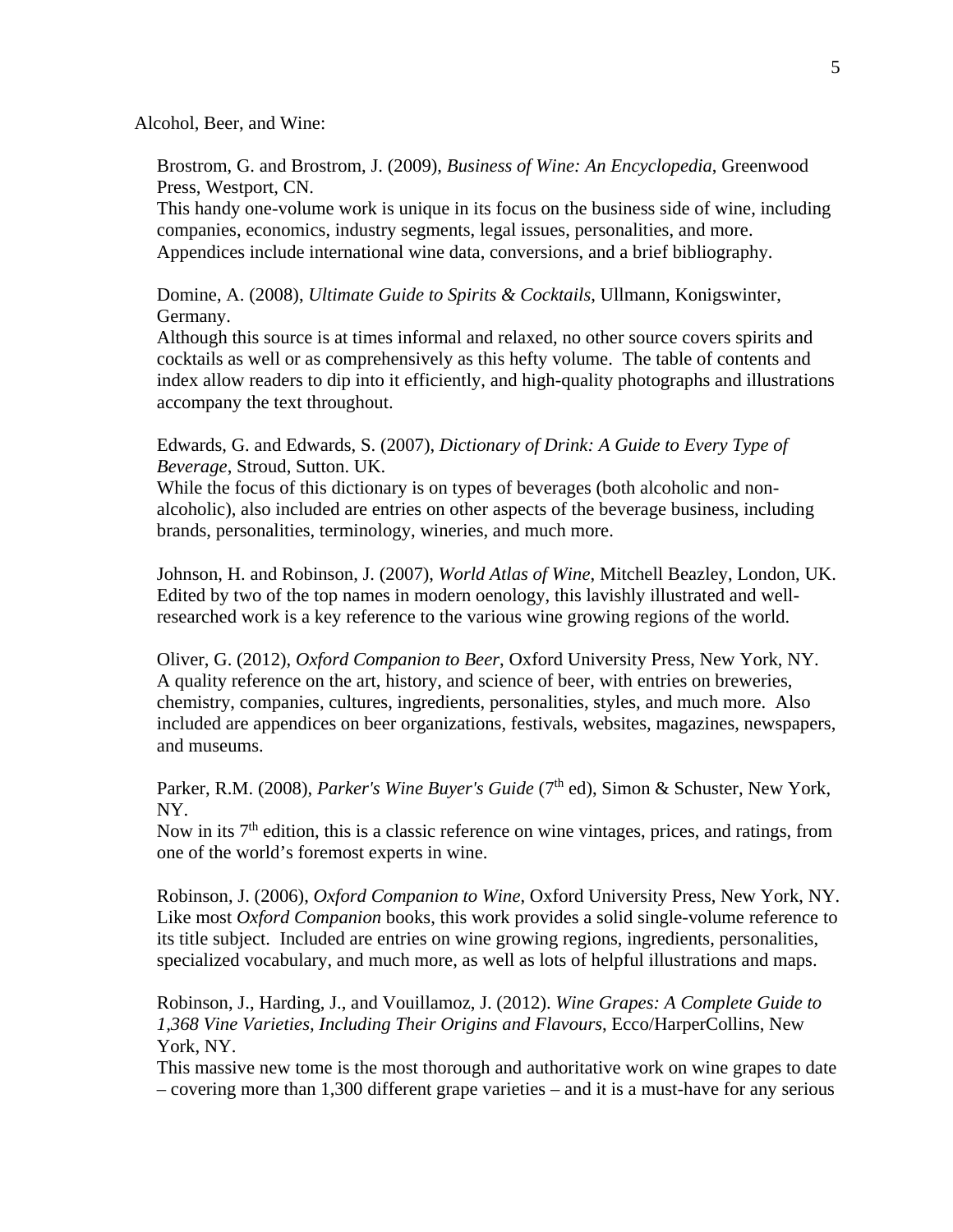wine reference collection. Also useful, especially for undergraduates, is Oz Clarke's *Grapes & Wines: A Comprehensive Guide to Varieties and Flavours*, (Sterling Epicure, 2010), previous editions of which were titled *Oz Clarke's Grapes & Wines* (2007) or *Encyclopedia of Grapes* (2001).

Food Dictionaries and Encyclopedias:

Arndt, A. (2006), *Culinary Biographies*, YES Press, Houston, TX. This unique and highly recommended work fills an important niche, and its full subtitle explains its scope: *A Dictionary of the World's Great Historic Chefs, Cookbook Authors and Collectors, Farmers, Gourmets, Home Economists, Nutritionists, Restaurateurs, Philosophers, Physicians, Scientists, Writers, and Others Who Influenced the Way We Eat Today*. It is actually more of biographical *encyclopedia* than a *dictionary*, as most entries are two to four pages in length.

Ayto, John (2012), *Diner's Dictionary: Word Origins of Food & Drink*, Oxford University Press, United Kingdom.

Of the many general food and beverage dictionaries on the market, this updated edition from John Ayto is one of the more scholarly and in-depth. Also useful are general works such as *Food Lover's Companion* (Barron's, 2007), *International Dictionary of Gastronomy* (Hippocrene Books, 2003), and *Webster's New World Dictionary of Culinary Arts* (Prentice Hall, 2001). Some libraries may also require more specialized works such as *Dictionary of Food Science and Technology* (Blackwell, 2009) and *Pocket Dictionary of Food Safety* (CRC Press, 2011).

Katz, S.H. (2003), *Encyclopedia of Food and Culture*, Scribner, New York, NY. This three-volume set remains one of the best for delving into the cultural, historical, and sociological aspects of food. Other useful works in this area include the *Cambridge World History of Food* (Cambridge Univ Press, 2000) and the *Oxford Companion to Food* (Oxford Univ Press, 2006).

Myhrvold, N. (2011), *Modernist Cuisine: The Art and Science of Cooking*, Cooking Lab, Bellevue, WA.

This groundbreaking set focuses on modernist "science-inspired techniques" of cooking. The six volumes (and more than 2400 pages) cover history and fundamentals, techniques and equipment, animals and plants, ingredients and preparations, plated-dish recipes, and a kitchen manual. This is an essential purchase for libraries serving culinary or restaurant management programs, but it may be too specialized (and pricy) for some more general hospitality collections.

Pilcher, J.M. (2012), *Oxford Handbook of Food History*, Oxford Univ Press, New York, NY.

This major new scholarly work would be an excellent addition to food reference collections, especially those serving upper-level undergraduates, graduates, and researchers. The material is organized into major chapters ("Anthropology of Food,"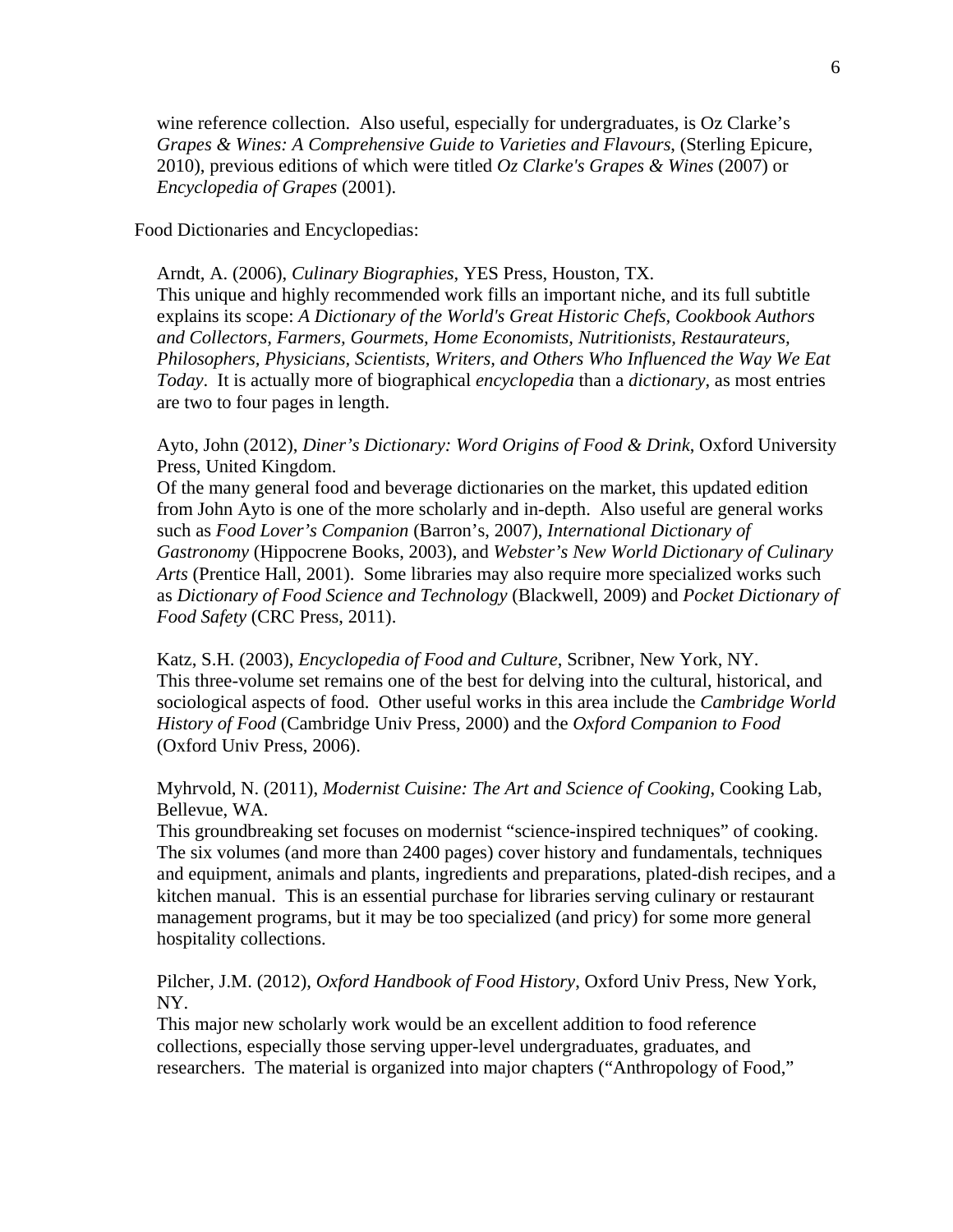"Culture of Food," "Medieval Spice Trade," and so on) that are authored by accomplished historians. Extensive notes and bibliographies also accompany the chapters.

#### Robuchon, J. (2009), *Larousse Gastronomique: The World's Greatest Culinary Encyclopedia*, Clarkson Potter/Publishers, New York, NY.

The latest in the great line of *Larousse* culinary encyclopedias, this work still retains its focus on French cuisine, but it has been updated for modern times and is more balanced in coverage than some of the older, classic editions. It remains a must-have for food reference collections. Hands-on culinary collections should also have the four-volume *Larousse Gastronomique Recipe Collection* (Clarkson Potter, 2004).

# Smith, A.F. (2012), *Fast Food and Junk Food: An Encyclopedia of What We Love to Eat*, Greenwood, Santa Barbara, CA.

This is one of the more recent works in a long line of highly specific food encyclopedias that have been published within the last decade. Most libraries supporting food and beverage research will need this work, as well as all or several of the following selfexplanatory titles: *Cultural Encyclopedia of Vegetarianism* (Greenwood, 2010), *Encyclopedia of Herbs* (Timber Press, 2009), *Encyclopedia of Jewish Food* (Wiley, 2010), *Encyclopedia of Kitchen History* (Fitzroy Dearborn, 2004), *Encyclopedia of Pasta* (University of California Press, 2009), *New Whole Foods Encyclopedia: A Comprehensive Resource for Healthy Eating* (Penguin Books, 2010), and *They Eat That?: A Cultural Encyclopedia of Weird and Exotic Food from Around the World* (ABC-Clio, 2012).

# Smith, A.F. (2013). *Oxford Encyclopedia of Food and Drink in America*, Oxford University Press, New York, NY.

Andrew F. Smith is a prolific author and editor of works on culinary history and culture, and the updated second edition of this three-volume work is essential for all food reference collections. It contains almost twice as many entries as the first edition, and the coverage includes chronological surveys, products, ethnic and cultural groups, personalities, political and social food movements, and much more.

#### Turner, C.L. and Randovski, J.A. (2011), *Encyclopedia of Food Science Research*, Nova Science Publishers, Hauppauge, NY.

The highly scientific and technical nature of this three-volume set makes it unnecessary or marginal for most general hospitality collections, but it would be indispensable to libraries serving programs with food science students and researchers. Topics include bioactive peptides, organic vegetables, food waste management, functional components of food, chemical analysis, and much more. Each of the 52 chapters includes thorough treatment of its subject and an extensive list of references.

Foodservice Industry Statistics and Trends:

#### Chain Store Guides (2011), *Directory of Chain Restaurant Operators*, Chain Store Guides, Tampa, FL.

Although most of the data in individual listings (sales, number of employees, locations, etc.) can be located online or in company databases, this directory's geographical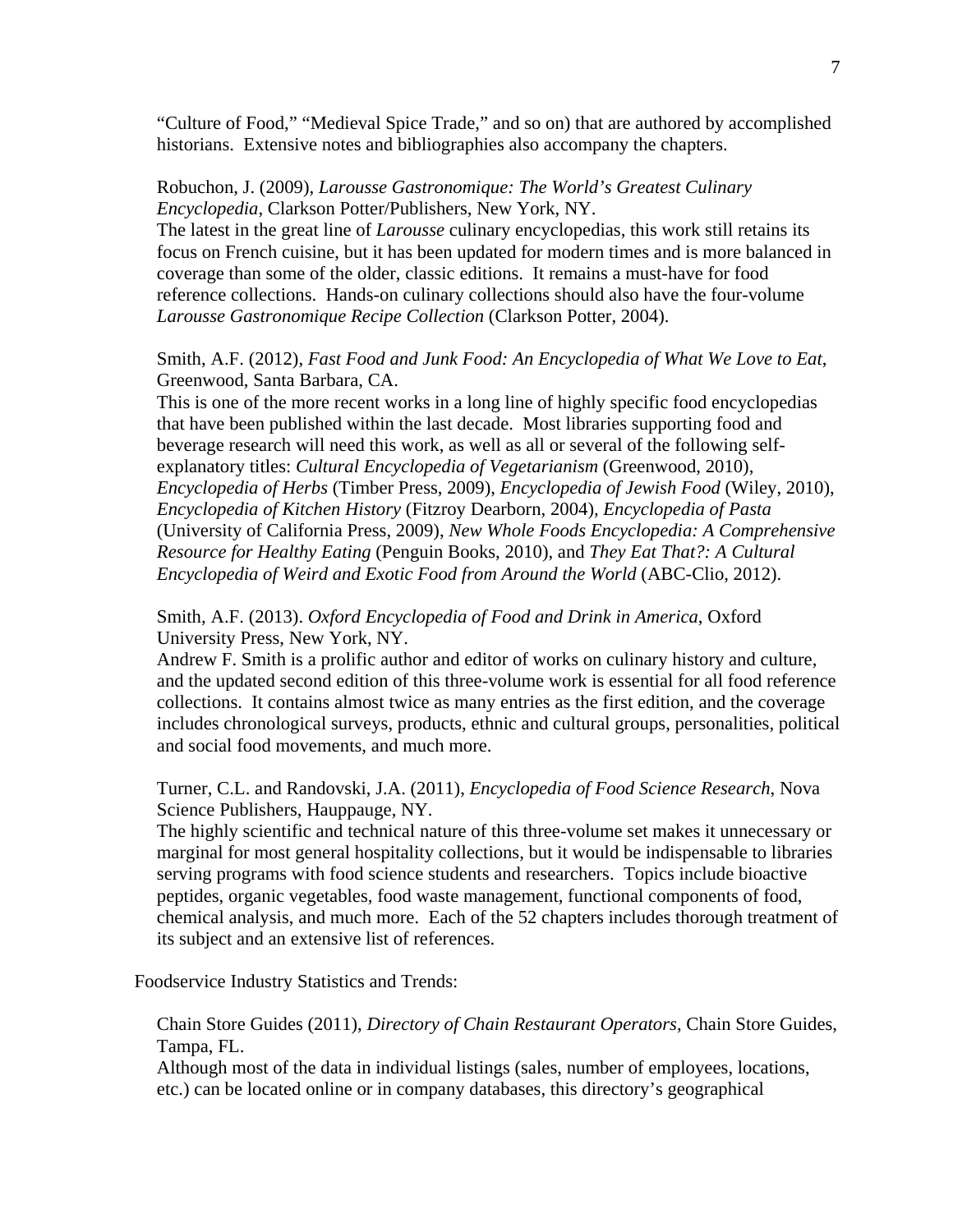breakdowns and extensive indexes (by type of foodservice, menu type, franchisee, and more) are still useful for food researchers. The publisher also produces a *Directory of Food Service Distributors*.

New Strategist Publications (2011), *Who's Buying at Restaurants and Carry-Outs*, New Strategist, Ithaca, NY.

The Bureau of Labor's Consumer Expenditure Survey (CES) is the primary source of data for this publication, but the presentation and ease of use make this a useful addition to food reference collections. It is chock-full of charts and statistics on spending at restaurants by age, income, household type, race, geography, education, and other factors. A related and similarly useful title is *Who's Buying Alcoholic and Nonalcoholic Beverages* (New Strategist, 2011).

Grey House Publishing (2013), *Food and Beverage Market Place*, Grey House, Amenia, NY.

This massive three-volume source is still the most comprehensive listing of foodservice products and companies. It includes numerous indexes and entry points. It is updated annually, though most libraries could get by with a new edition only every few years.

National Restaurant Association (2011), *Restaurant Industry Forecast*, National Restaurant Association, Washington, D.C.

An annual slim volume produced by the nation's foremost restaurant association, this must-have work serves up a heaping plateful of statistics, market research, and trends on all facets of the domestic restaurant industry.

Tlapa, C.A., Miller, R.K., and Washington, K. (2011), *Restaurant, Food & Beverage Market Research Handbook*, Richard K. Miller & Associates, Loganville, GA. As with most of Richard Miller's handbooks, this source consists mostly of brief summaries and references to material published in trade magazines, industry websites, books, and other sources. Its usefulness is in providing helpful starting points, identifying major sources, and conceptualizing a topic.

Miscellaneous Foodservice Works:

#### Clarkson, J. (2009), *Menus from History: Historic Meals and Recipes for Every Day of the Year*, Greenwood Press, Santa Barbara, CA.

This work operates under the premise of providing a historical menu for every day of the year, spanning hundreds of years of culinary history. This unique approach results in a fascinating work that can be useful for cooks, food historians, and many others. Indexes offer access points by chronology, country, occasion, and recipe, and a glossary and bibliography is also included.

Hill, K.T. (2010), *Career Opportunities in the Food and Beverage Industry*, Ferguson, New York, NY.

Since most hospitality programs are very career-oriented, students frequently need information about jobs and career paths. This book, part of the well-known *Career*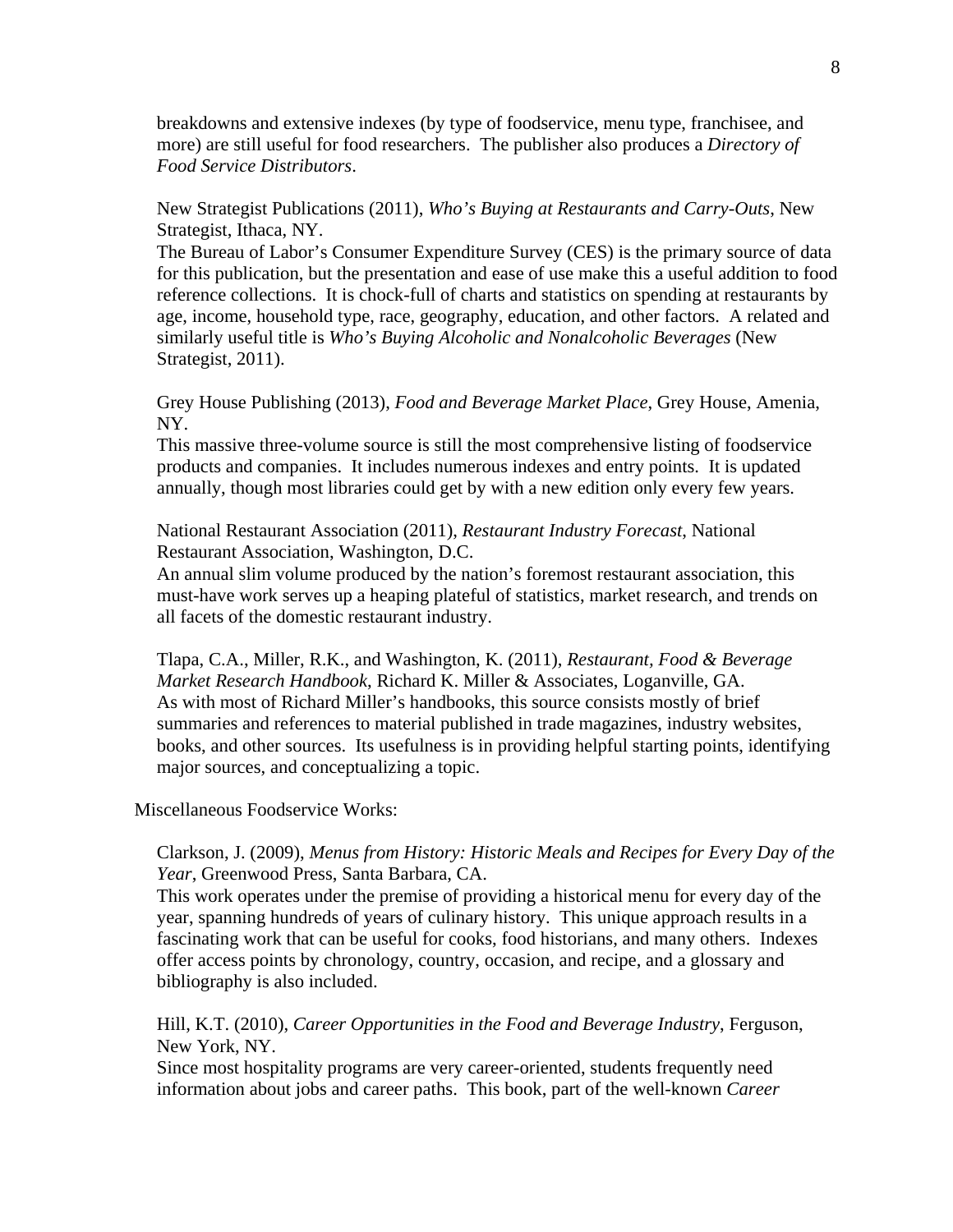*Opportunities in…* series, provides a good overview of careers in the foodservice industry. Entries cover duties, training, education, salaries, employment prospects, advancement prospects, and much more. Listings of relevant schools, associations, and periodicals are also included.

Pennington, J.A.T. and Spungen, J. (2010), *Bowes & Church's Food Values of Portions Commonly Used*, Lippincott, Williams and Wilkins, Philadelphia, PA. This is a time-honored source for in-depth nutritional and compositional information about thousands of different foods. For basic serving size information, another standard source is *Chef's Book of Formulas, Yields, and Sizes* (Wiley, 2003).

Plunkett Research (2012), *Plunkett's Food Industry Almanac*, Plunkett Research, Houston, TX.

See the General Resources category below for a description of this and other *Plunkett's* almanacs.

Zagat Survey (2012), *America's Top Restaurants*, Zagat, New York, NY. This classic source is still a trusted and relatively objective guide to top restaurants in 45 major American metropolitan areas. Each establishment is rated on food, décor, service, and cost.

#### *Lodging Resources*

The lodging industry in the United States is a large enterprise, employing nearly two million workers and generating over \$150 billion in sales each year. It includes over 52,000 properties in the United States with a total of over 4.9 million guestrooms (AHLA, 2013).

Making up the lodging industry are such areas as hotels, motels, resorts, casinos, bed and breakfasts, inns, guesthouses, and campgrounds. Occasionally, areas such as timeshare properties, condominiums, and vacation ownership properties are also included in this category. Materials relating to the lodging industry can be expensive, so libraries may have to make choices regarding areas of emphasis or facets of the industry to cover.

Casinos and Gaming:

Casino City (2012), *Global Gaming Almanac*, Casino City, Newton, MA. This hefty book (also available as a subscription or as a CD) provides statistics, market research data, and other information for the gaming industry as a whole and by country. Casino City also publishes a number of other key casino publications, including the *North American Gaming Almanac*, *Indian Gaming Industry Report*, *Internet Gambling Report*, and the *Gaming Business Directory*, the last providing detailed listings of casinos, horse tracks, dog tracks, cruise ships, online casinos, industry suppliers, and more. A smaller and more consumer-oriented casino directory is the *American Casino Guide* (Casino Vacations, 2012).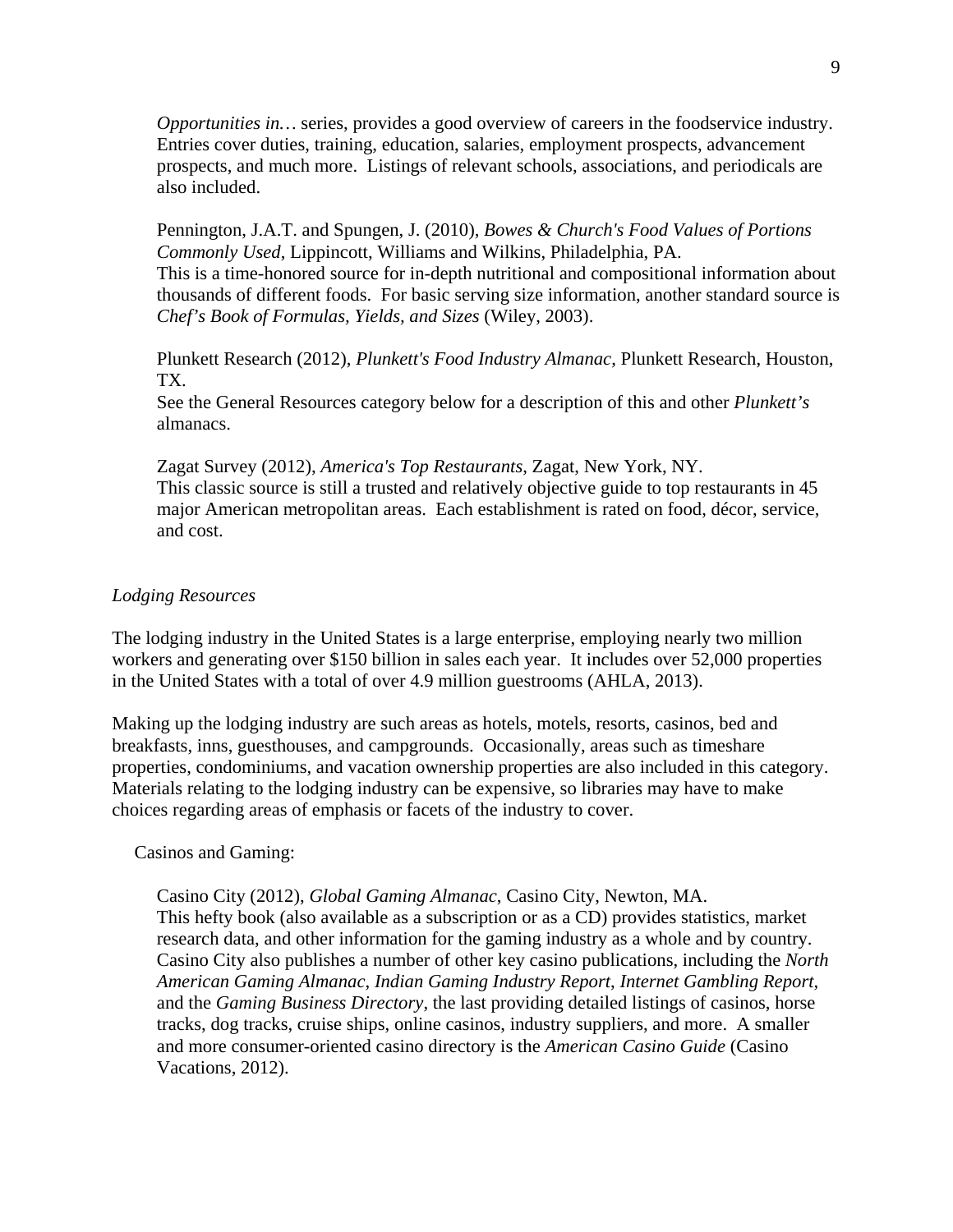Hashimoto, K. and Fenish, G.G. (2007), *Casino Dictionary: Gaming and Business Terms*, Pearson, Upper Saddle River, NJ.

A handy basic dictionary covering the vocabulary and jargon of games of chance, cheating methods, management areas, and other areas relating to the casino industry.

Miller, R.K. and Washington, K.D. (2012), *Casinos, Gaming & Wagering*, Richard K. Miller & Associates, Loganville, GA.

As with most of Richard Miller's handbooks, this source consists mostly of brief summaries and references to material published in trade magazines, industry websites, books, and other sources. It is useful in bringing it all together in one cover and for providing starting points to assist the researcher in delving deeper into various facets of the industry.

Thompson, W.N. (2001), *Gambling in America: An Encyclopedia of History, Issues, and Society*, ABC-CLIO, Santa Barbara, CA.

This key one-volume work includes encyclopedic entries on all aspects of gambling in America, as well as a chronology, a glossary of terms, bibliographies, and other useful features.

#### Lodging:

PKF Hospitality Research (2011), *Trends in the Hotel Industry* (USA ed.), PKF Hospitality Research, New York, NY.

Produced annually, this report offers broad trends and data pertaining to the United States lodging industry, including breakdowns by geographic region and type of hotel. Libraries with more generous budgets may be able to subscribe to a customized lodging information package through Smith Travel Research, the leading market research firm in the lodging industry. Also useful are publications such as the *Green Book*, published annually by the trade magazine *Hotel Business*, and the *Ultimate Hotel Guide*, published annually by the trade magazine *Travel Weekly*.

Professional Association of Innkeepers International (2011), *Industry Study of Innkeeping Operations and Finance*, PAII, Haddon Heights, NY.

This annual report is the best source of data on the small "inn" and "bed & breakfast" segment of the lodging industry. It includes ownership profiles, property characteristics, revenues and expenses, compensation levels, and much more. For a basic directory of such establishments, a standard source is *Complete Guide to Bed & Breakfasts, Inns, & Guesthouses in the United States, Canada, & Worldwide* (Lanier, 2011).

Woodall's Publications (2012), *Woodall's North American Campground Directory*, Woodall's, Guilford, CT.

A classic reference source in publication since 1936, *Woodall's* provides a comprehensive listing of campgrounds in the United States and Canada. Most libraries will need a new edition only every few years.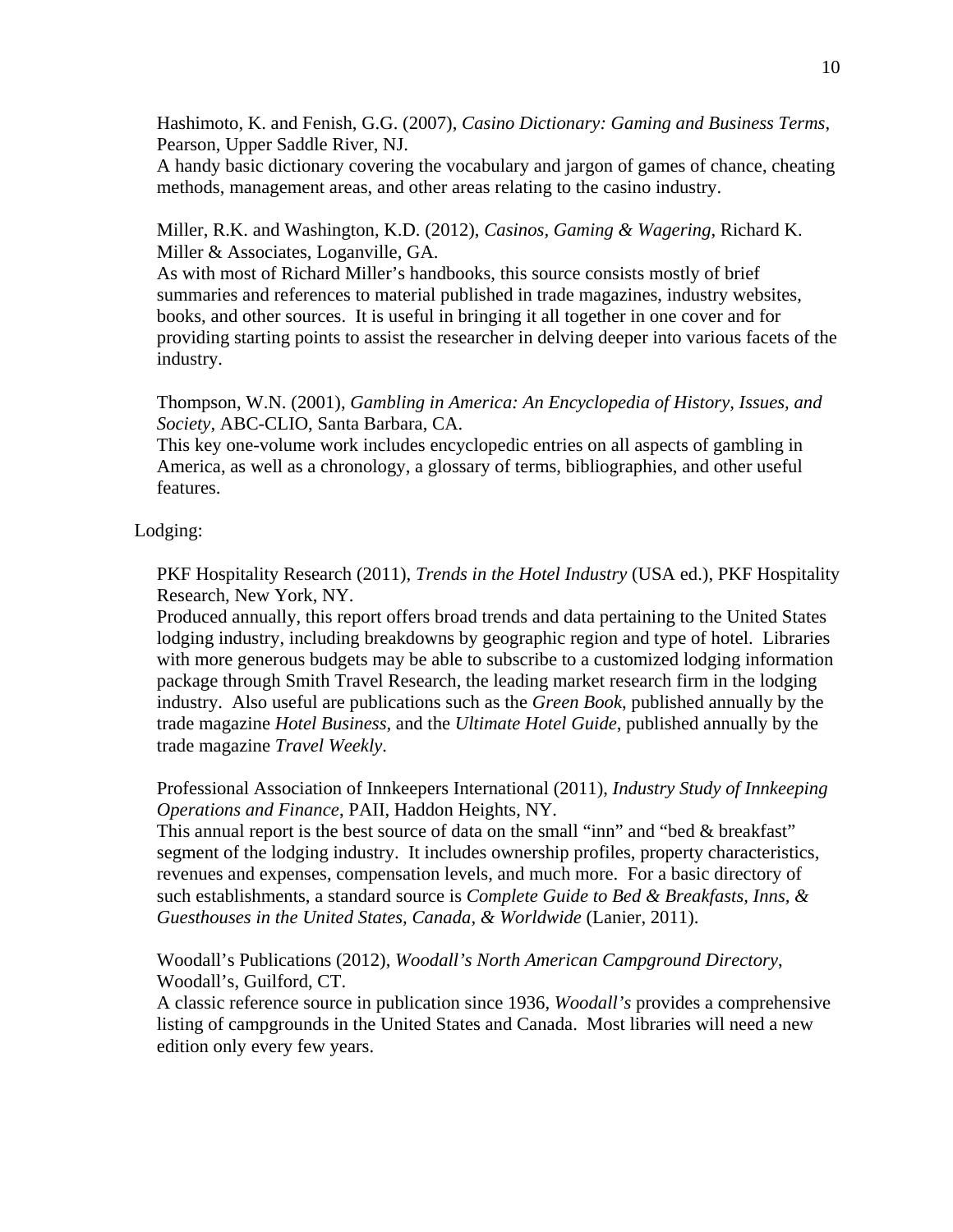#### Timeshares:

American Resort Development Association and Ernst & Young (2012), *State of the Vacation Timeshare Industry*, ARDA International Foundation, Washington, D.C. This annual report is the best source for current statistical and market information on the United States timeshare industry, including resort size, type, sales, geographic region, and more. The American Resort Development Association (ARDA) also publishes several related titles that specialized collections may wish to acquire, such as the *Economic Impact of the Timeshare Industry on the U.S. Economy*, the *Shared Vacation Ownership: Owners Report*, and the *Timeshare Industry Resource Manual*.

Interval International (2011), *Membership Profile*, Interval International, Miami, FL. This slim volume and related Interval International reports *(Future Timeshare Buyers*, *Affluent Shared Ownership Buyer*, etc.) focus on the U.S. timeshare market and buyer, featuring the results of surveys conducted by the market research firm. These works complement ARDA's extensive series of timeshare publications (see previous entry).

#### *Meetings and Events Resources*

The meetings and events industry is slowly gaining recognition, and employment prospects are surprisingly good – and projected to continue growing in the future. In 2002, the U.S. Department of Labor recognized "meeting and convention planners" as a separate occupation for the first time, estimating that around 37,000 Americans were coordinating all aspects of professional meetings and events, including choosing meeting locations, arranging transportation, and coordinating other details ("For What It's Worth, 2002). By 2010, the Department of Labor broadened the title to "meeting, convention, and event planners" and estimated that more than 71,000 Americans were working in the field. Moreover, it estimated employment growth between 2010 and 2020 to be a staggering 44 percent (BLS, 2013).

The meeting and convention industry includes areas such as meetings, incentives, conventions, expositions, trade shows, special events, festivals, and conferences.

#### Adamson, M.W. and Segan, F. (2008), *Entertaining from Ancient Rome to the Super Bowl: An Encyclopedia*, Greenwood Press, Westport, CT.

A two volume set offering short- to medium-length articles on celebrations and events of all types, including festivals, holidays, sporting events, and much more. No other work covers the history and culture of entertaining so thoroughly.

#### *Chase's Calendar of Events* (2013), McGraw-Hill, New York, NY.

A must-have classic reference work, this annual book can provide ideas and background for planners of holidays, festivals, and celebrations of all types. A searchable CD-Rom now accompanies the book.

Connell, J. and Page, S. (2010), *Event Tourism: Critical Concepts in Tourism*, Routledge, New York, NY.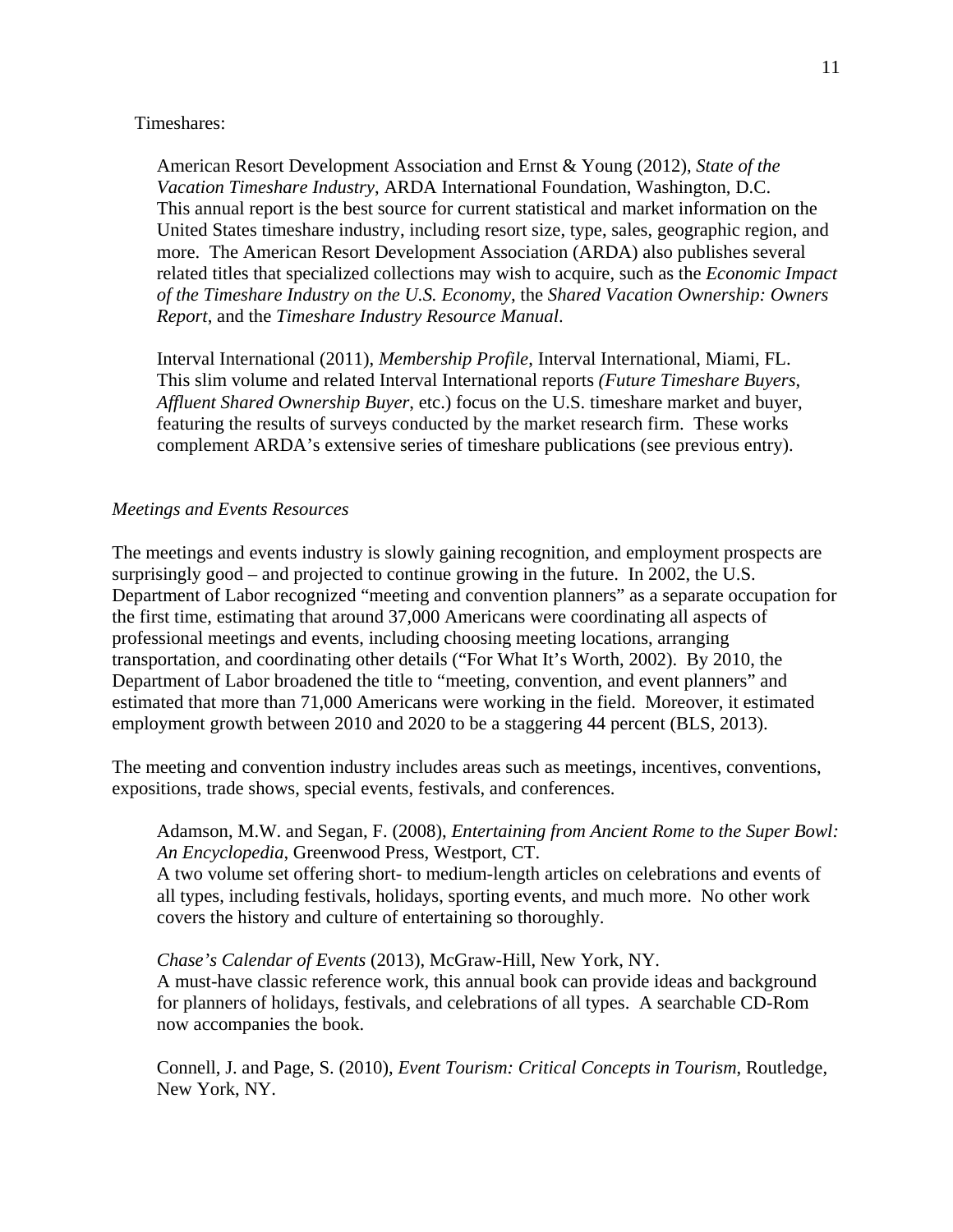An impressive set covering the intersection of events and tourism in four thematic volumes. Most of the chapters are reprints of previously published journal articles, book chapters, and conference papers, but there is great value in having them brought together all in one carefully arranged source.

Findling, J.E. and Pelle, K.D. (2008), *Encyclopedia of World's Fairs and Expositions*, McFarland, Jefferson, NC.

This single-volume work provides an article on every world's fair (or similar type of exposition) in chronological order, from London 1851 to Shanghai 2010. Also included are several useful appendices, including ones on fair officials, a listing of smaller or canceled fairs, and an extensive bibliography.

Goldblatt, J. and Nelson, K.S. (2001), *International Dictionary of Event Management*, Wiley, New York, NY.

This source remains the most current dictionary focusing on the field of event management. An alphabetical listing of terms and definitions is followed by a categorical listing by knowledge domain, designed to be helpful for those studying for the Certified Special Events Professional exam.

Miskelly, M. (2012), *Trade Shows Worldwide*, Gale, Detroit, MI. Arranged in three volumes, this annual source provides the most extensive listing of trade show listings, sponsors, organizers, facilities, and rankings.

## PKF Hospitality Research (2012), *Trends in the Conference Center Industry*, PKF Hospitality Research, Atlanta, GA.

As with most PKF publications, this report is pricy but chock-full of data, charts, and graphs on the conference center industry, including revenue, rates, occupancy, meeting statistics, human resources, and more.

Page, S.J. and Connell, J. (2012). *Routledge Handbook of Events*, Routledge, New York, NY.

Similar to other *Routledge Handbooks*, this work features chapters written by experts on all facets of events studies. The chapters are excellent sources in themselves and usually feature extensive references and further reading suggestions.

Salesman's Guides (2012), *Association Meeting & Event Planners*, Salesman's Guides, Richmond, VA.

Published annually, this directory covers more than 17,000 state and national associations that hold meetings. It can be useful for industry professionals as well as for students seeking to find employment in this rapidly growing field. Other specialized directories are also available from the same publisher, such as *Corporate Meeting & Event Planners*, *Medical Meeting & Event Planners*, and *Religious Meeting & Event Planners*.

Travel Industry Association of America (2006), *U.S. Domestic Business and Convention Travel*, TIAA, Washington, D.C.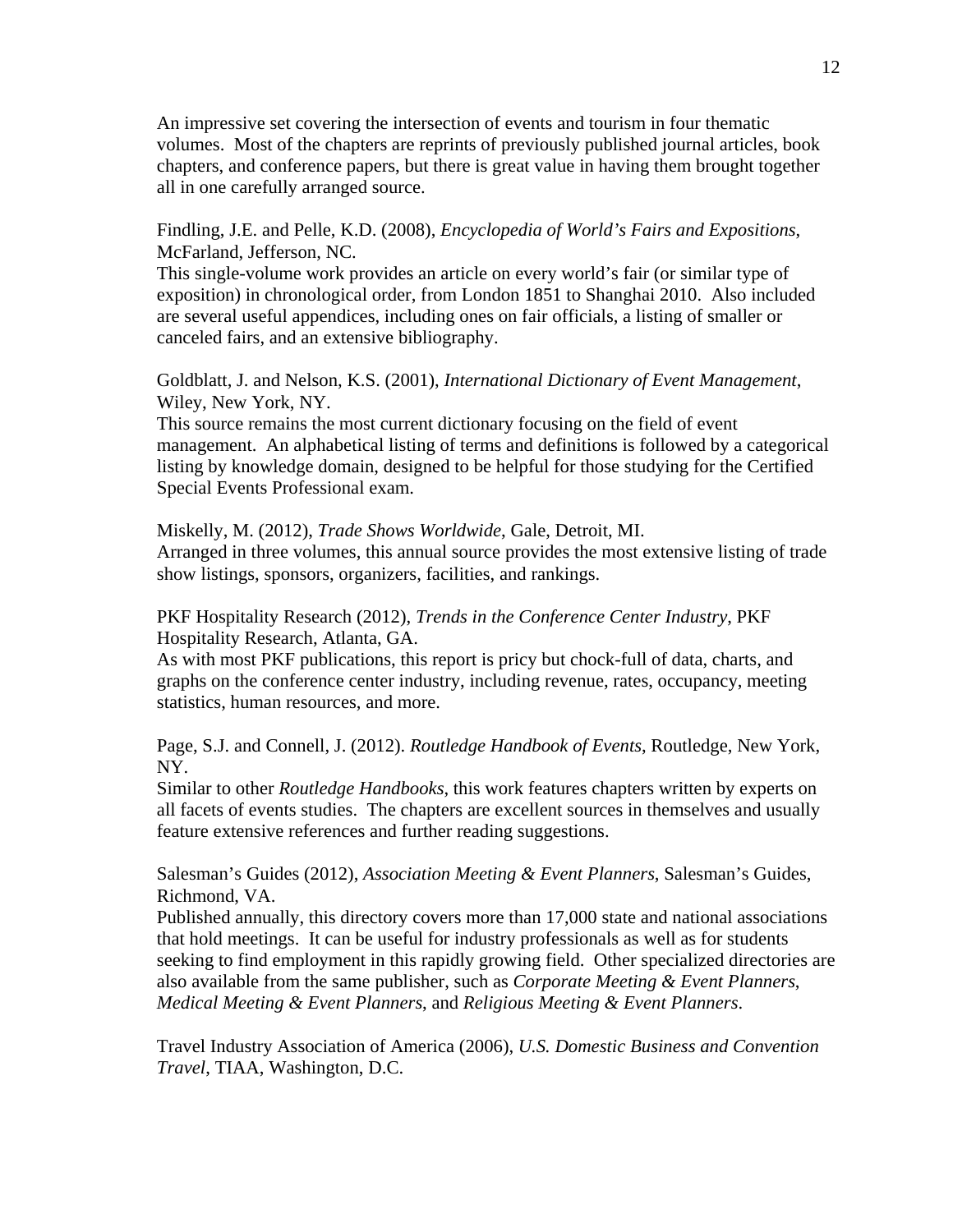Although pricy, this resource provides an unparalleled amount of data about business and convention travel in the United States, including travel volume, demographics, and trip characteristics.

Wallace, E., Mathai, M., and Heath, A. (2008), *Convention Industry Council Manual*, Convention Industry Council, Washington, D.C.

Designed to be a guide for meeting professionals as well as a study aid for the Certified Meeting Professional exam, this source is also a useful reference source for event management students. Chapters cover all aspects of meeting planning, such as budgeting, venue selection, risk management, food and beverage, transportation, ethics, and much more, often including sample forms, checklists, and other practical features.

# *Theme Park & Attractions Resources*

Of all the diverse industries that comprise the field of hospitality management, theme parks and attractions has probably received the least amount of scholarly attention—at least outside of locales where theme parks are heavily concentrated, such as Florida, California, the Northeast, and the Midwest. However, interest in theme parks and attractions is clearly on the rise, especially as the field continues to grow and diversify. In 2010, approximately 290 million people went through the turnstiles of theme parks and attractions in the United States, generating more than \$12 billion in revenue (IAAPA, 2013).

The industry includes areas such as general amusement parks, specialized theme parks (historical, cultural, geographical, etc.), water parks, family entertainment centers (go-carts, miniature golf, etc.), zoological parks (especially those that incorporate elaborate rides and shows, such as Sea World), and natural attractions (botanical gardens, Grand Canyon, etc.).

International Association of Amusement Parks and Attractions (2011-12), *Amusement Park Benchmark Study*, IAAPA, Alexandria, VA.

From the foremost industry association on amusement parks, this report provides a comprehensive overview of the amusement park business, including operational characteristics, pricing, attendance, revenue, marketing, and more. IAAPA also publishes several other key reports on the attractions industry, such as *Managing Attractions for More Profit*, *Family Entertainment Center Benchmark Study*, and *Water Park Benchmark Study*.

Jeffers, G. and Rubin, J. (2013), *Global Attractions Attendance Report*, Themed Entertainment Association, available online at https://www.teaconnect.org/sites/default/files/misc/files/2012\_theme\_index\_combined\_1- 3\_online.pdf (accessed 15 July 2013).

A vital annual report on the global attractions industry, including attendance estimates, trends, and analysis. At one time it was published only in industry trade magazines, but for the last several years it has been freely available through the Themed Entertainment Association (TEA) website.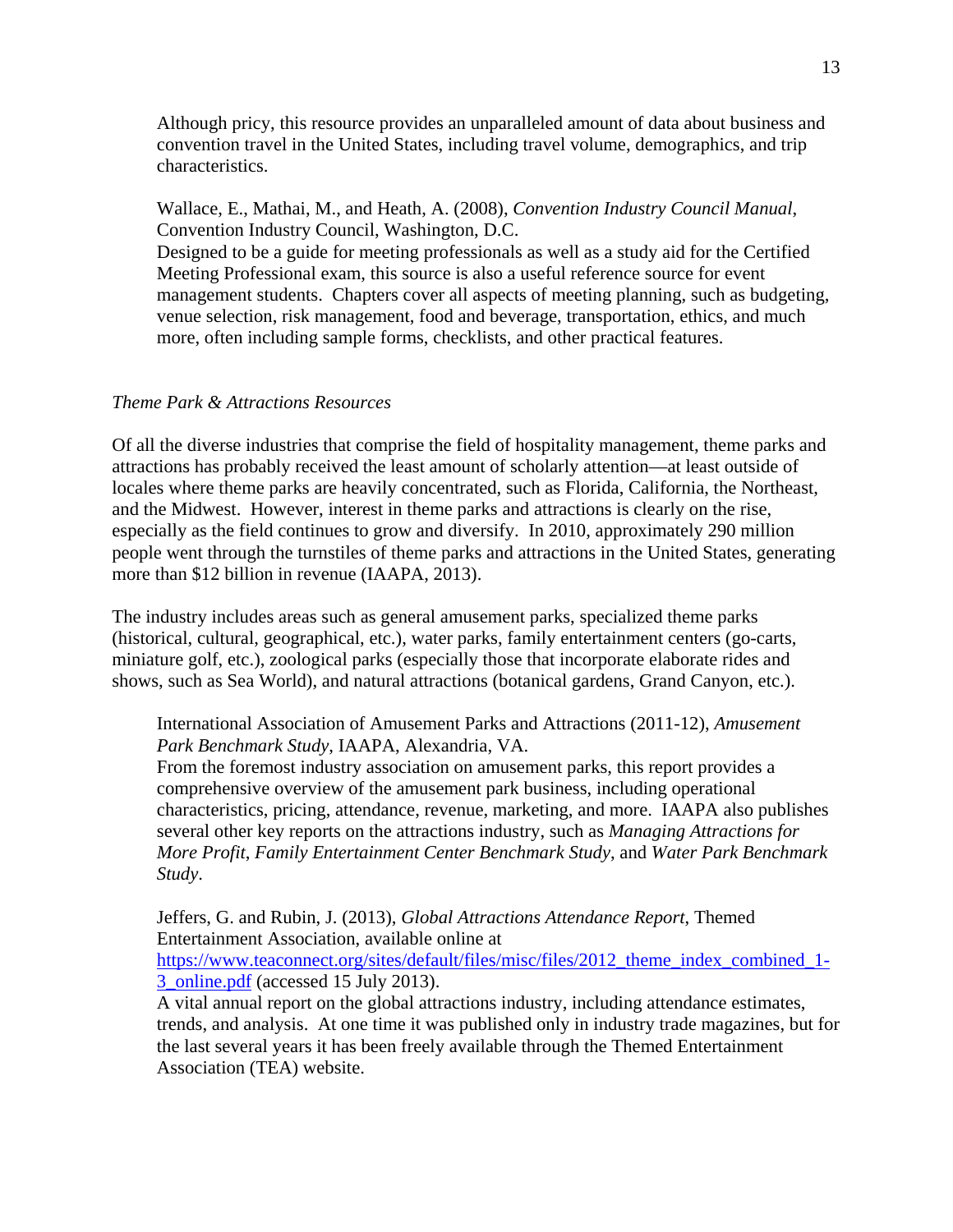Smith, David (2006), *Disney A to Z: The Official Encyclopedia*, Disney Editions, New York, NY.

As the title implies, this book is the best single-volume reference to the vast Disney empire, including theme parks, movies, television shows, songs, personalities, and more. Also useful is Chris Stodder's more narrowly focused *Disneyland Encyclopedia* (Santa Monica Press, 2012).

Travel Industry Association (2006), *Economic Impact of the Attractions Industry*, TIA, Washington, D.C.

A joint production of the Travel Industry Association and the International Association of Amusement Parks & Attractions, this brief report provides a wealth of statistical, economic, and demographic research on the attractions industry.

## *Travel & Tourism Resources*

As with the field of hospitality management as a whole, the travel and tourism industry is actually a collection of closely-related enterprises, including such areas as travel, tourism (which may be further subdivided into categories such as ecotourism, heritage tourism, etc.), airlines, cruise lines, travel agencies, and tour operators.

Collectively, domestic and international travelers spend over \$800 billion in the United States each year, and direct travel-generated payroll exceeds \$195 billion (USTA, *Economic Review*, 2011-12).

There are many important resources pertaining to the various areas of travel and tourism, and libraries may need to make choices regarding areas of emphasis and depth of coverage.

Collins, V.R. (2008), *Tourism Society's Dictionary for the Tourism Industry*, CABI, Cambridge, MA.

This is a small, handy general tourism dictionary with brief definitions on thousands of terms. CABI also published *A Dictionary of Travel and Tourism Terminology* (2005), which features longer and more in-depth entries. *Key Concepts in Tourism* (Palgrave Macmillan, 2007) has a similar approach, providing fewer entries but much longer miniencyclopedic coverage of key issues and terms.

Jamal, T. and Robinson, M. (2009), *SAGE Handbook of Tourism Studies*, SAGE, Los Angeles, CA.

This highly-recommended work provides an excellent introduction to the sprawling subject of tourism studies through medium-length chapters on different aspects of the field. Entries are written by experts and include extensive references at the end. Upper-level undergraduates and graduate students will especially benefit from this book's in-depth explorations of difficult or poorly-covered areas of tourism studies.

Lück, M. (2008), *Encyclopedia of Tourism & Recreation in Marine Environments*, CABI, Cambridge, MA.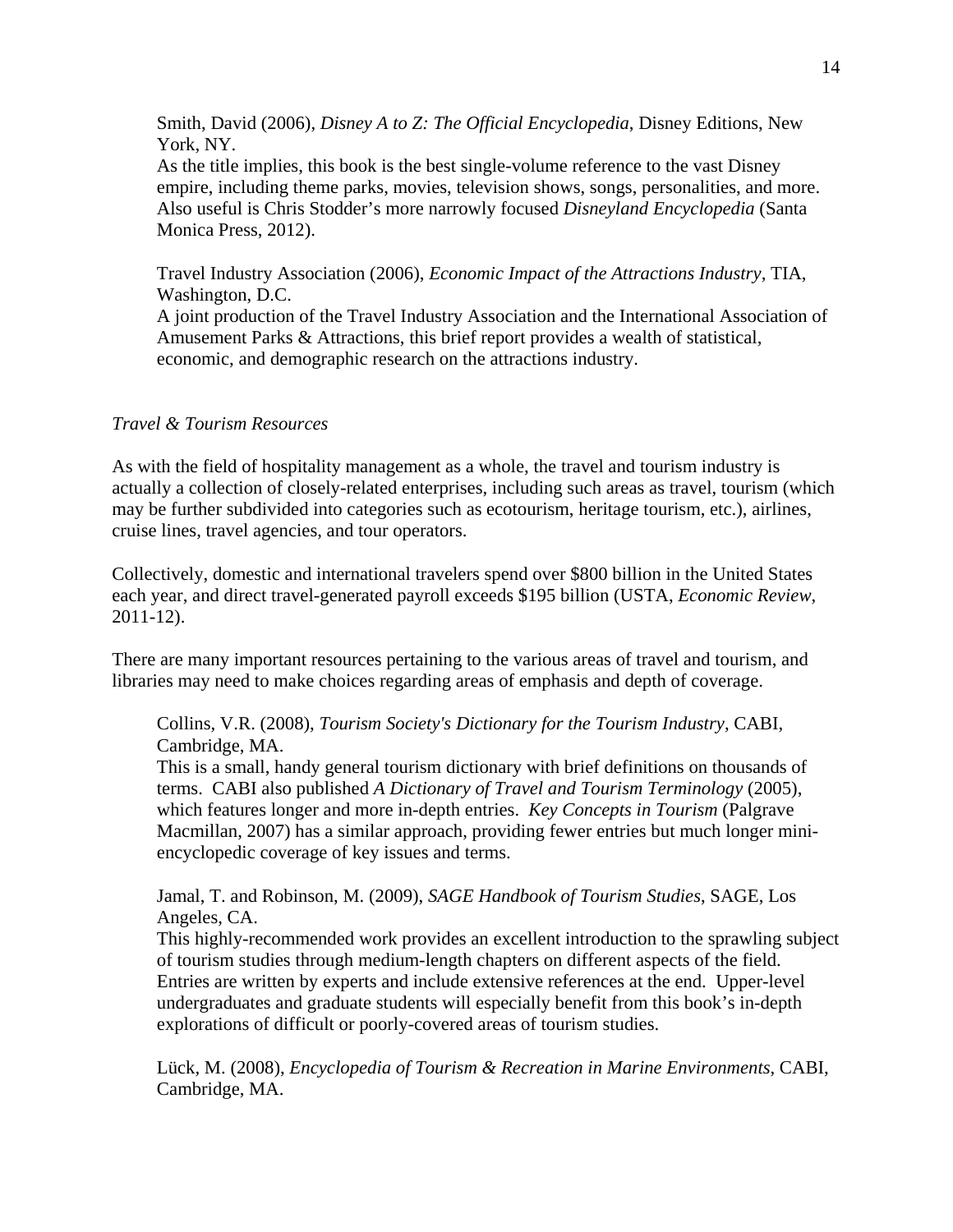Marine tourism covers a wide range of industries and subject areas, and this one-volume encyclopedia provides a good introduction to its various facets, mostly through short to medium-length entries signed by experts. An extensive list of references and further reading suggestions is included at the end.

Miller, R.K. and Washington, K. (2011-12), *Travel & Tourism Market Research Handbook*, Richard K. Miller & Associates, Loganville, GA. This annual publication is a handy starting point for a myriad of travel and tourism inquiries. Most of the content is pulled from other books, trade magazines, and websites, but this work brings it all together and often points the reader to the best industry association or trade source for more in-depth research on the topic. Topics covered include agritourism to zoos and everything in between.

National Golf Foundation (2009), *Golf Travel in the U.S.*, NGF, Jupiter, FL. This brief report is one of the few sources with demographic and market research data on golf travelers, defined as adults "who traveled on business or vacation and played golf at least once while on a trip."

New Strategist Publications (2010), *Who's Buying for Travel*, New Strategist, Ithaca, NY. Based on data from the Bureau of Labor Statistics' Consumer Expenditure Survey, this report provides data on travel categories that might otherwise be difficult to track, such as spending on gasoline, luggage, taxi fares, and vehicle rentals.

Organisation for Economic Co-operation and Development (2010), *OECD Tourism Trends & Policies*, OECD, Paris, France.

This work is a key source for learning about the organizational and logistical nature of tourism policy and practice in 42 of the world's most developed tourism economies. Also included are overview chapters exploring hot-button issues such as sustainable tourism and destination marketing.

Speake, J. (2003), *Literature of Travel and Exploration: An Encyclopedia*, Fitzroy Dearborn, New York, NY.

This highly readable three-volume work is the most complete reference source on travel and exploration literature, including entries on individuals, places, methods of transportation, organizations, societies, and much more. Entries are signed and include extensive references and further reading lists.

U.S. Travel Association (2010-11), *Economic Review of Travel in America*, USTA, Washington, D.C.

The U.S. Travel Association (formerly known as the Travel Industry Association) publishes many must-have publications covering the domestic travel and tourism industries. This work provides background, data, and statistics on the economic impact of travel from a variety of different angles. Other key USTA publications include *Impact of Travel on State Economies*, *Outlook for Travel & Tourism*, *Survey of U.S. State and Territory Tourism Offices*, *Travel and Tourism Works for America*, and *Travelers' Use of the Internet*.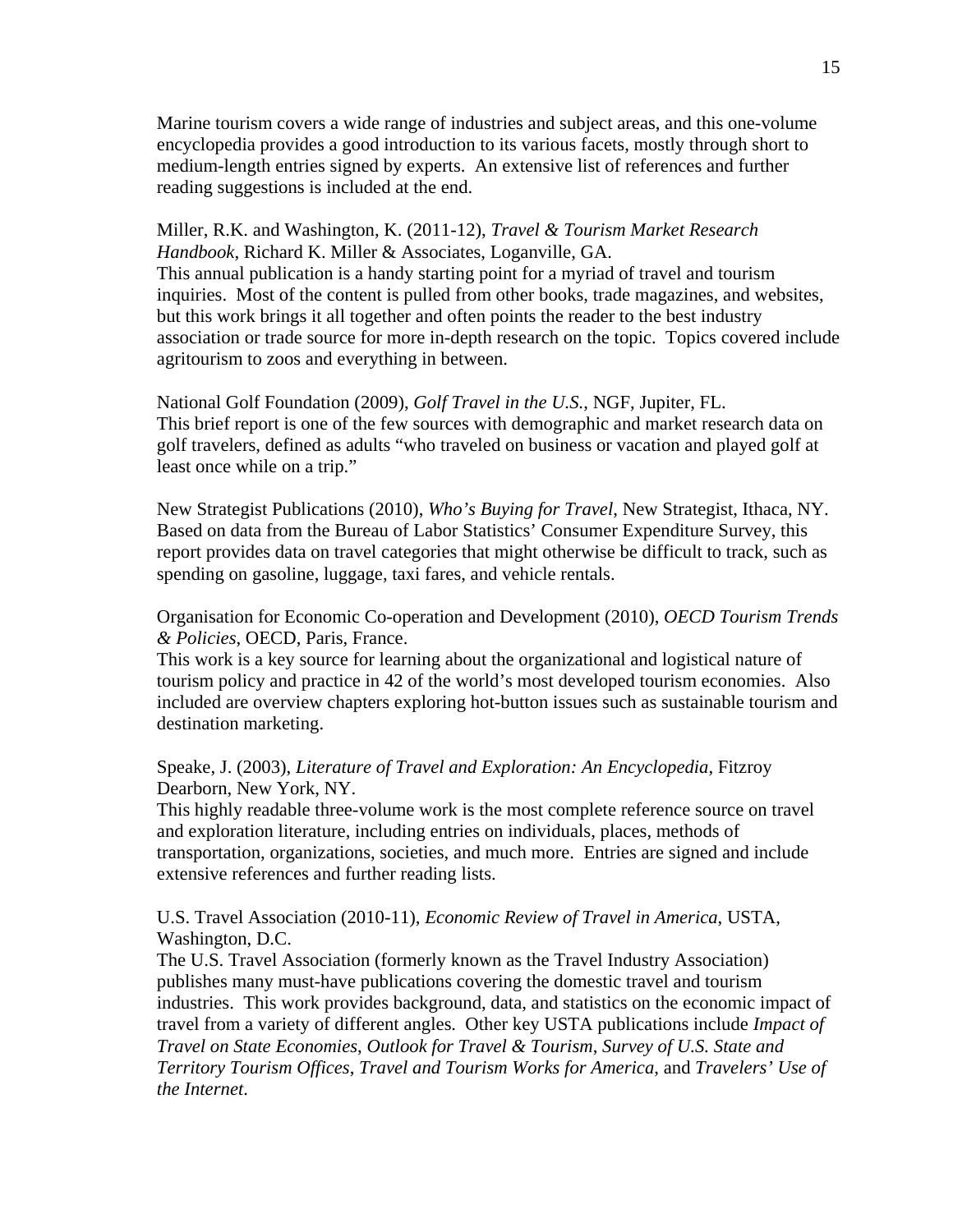Ward, D. (2012), *Complete Guide to Cruising & Cruise Ships*, Berlitz Publications, London, UK.

Both this publication and *Stern's Guide to the Cruise Vacation* (Pelican, 2012) are geared more towards consumers, but they can also provide excellent background material for students researching the cruise industry. Published annually, they provide overviews of the current cruise line industry, including major cruise lines, ships, ports of call, and other practical information. They can serve as complements to more scholarly (but less frequently updated) resources such as *Cruise Tourism: Current Situations and Trends* (see the World Tourism Organization entry below).

Williams, S. (2004), *Tourism: Critical Concepts in the Social Sciences*, Routledge, New York, NY.

This four-volume set mostly consists of reprints of book chapters, journal articles, and conference proceedings from the 1970s through the early 2000s. As such, libraries with extensive historical holdings in the field may get by without it, but for most others it may serve as a crucial source of past key writings, all brought together in one place and arranged in meaningful categories.

World Tourism Organization (2012), *Compendium of Tourism Statistics*, WTO, Madrid, Spain.

This annual volume provides official tourism data (inbound, outbound, domestic, employment, and other statistics) for more than 200 countries and territories. A companion volume, the *Yearbook of Tourism Statistics*, provides more detail about nonresident arrivals at national borders. The WTO also publishes numerous important tourism reports every year: recent publications have included *Budgets of National Tourism Organizations* (2010), *Cruise Tourism: Current Situations and Trends* (2010), *Handbook on Tourism Destination Branding* (2009), *Measuring the Economic Impact of the Meetings Industry* (2006), *Youth Travel Matters: Understanding the Global Phenomenon of Youth Travel* (2008), and many others. Libraries dedicated to supporting extensive tourism collections should inquire about becoming a WTO Depository Library (http://publications.unwto.org/en/node/29763), which entitles the library to receive WTO publications at a greatly reduced price in exchange for preserving and providing public access to the material.

#### *Hospitality Management Databases and Indexes*

Listed below are the indexes and databases that specialize in resources that are directly applicable to the study of hospitality management. Of course, the librarian assisting hospitality students will also need to turn to general interest databases or to ones focused on business, company information, economics, news, and science.

*Food Science Source* database, EBSCO Publishing, Ipswich, MA, available by subscription.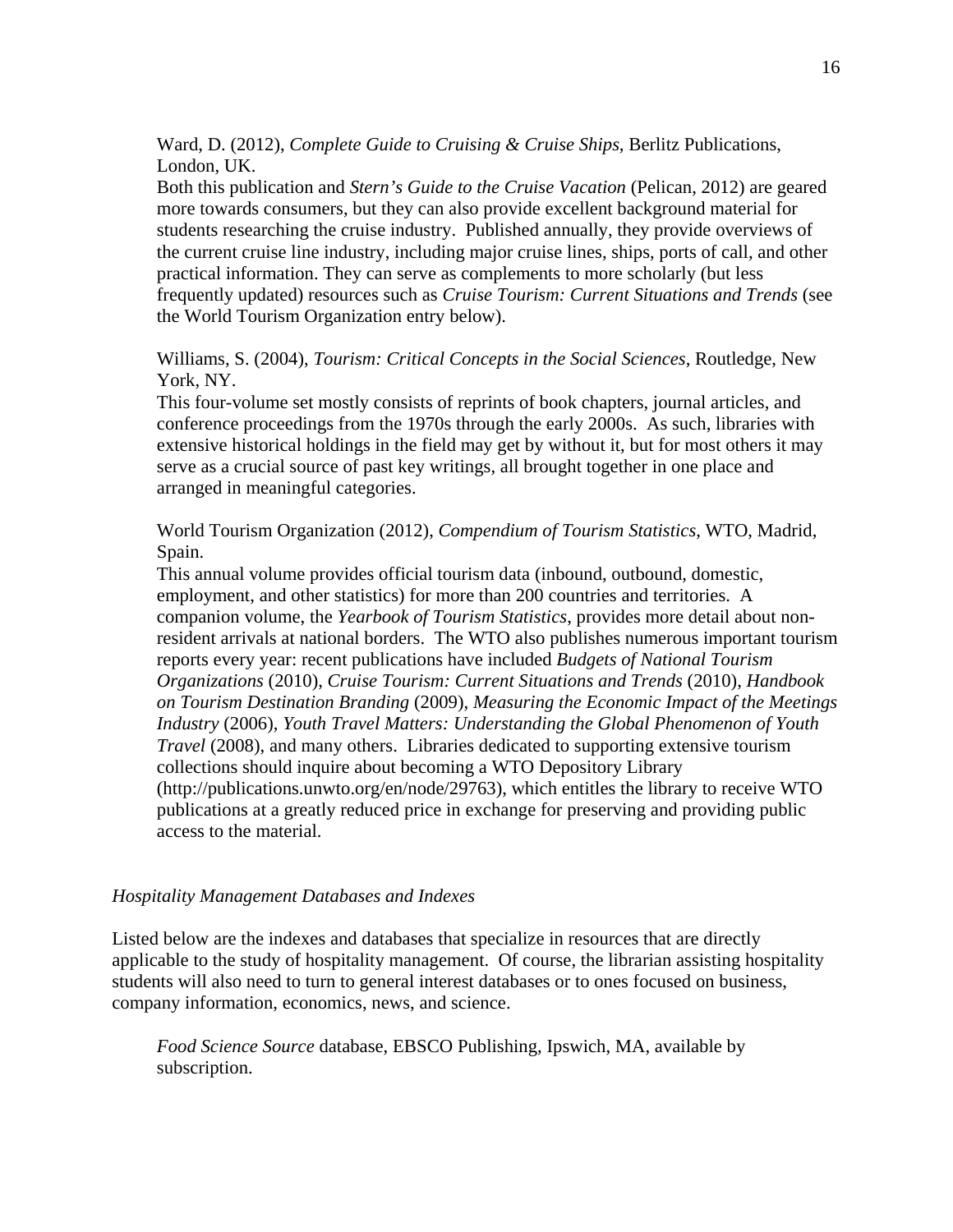This database includes articles and reports from thousands of publications, covering all aspects of the food industry. The coverage is tailored to food science practitioners and technical specialists, and there is little overlap with more general databases such as *Hospitality & Tourism Complete*.

# *Hospitality & Tourism Complete* database, EBSCO Publishing, Ipswich, MA, available by subscription.

As the name implies, this is the premier database for the fields of hospitality and tourism. It includes nearly a million records, with coverage dating back to the 1930s, and includes a lot of full text. *Hospitality & Tourism Index*, an index with similar coverage but very little full text, is also available.

*Leisure Tourism Abstracts* database, CABI, Oxfordshire, UK, available by subscription. The focus of this database is on leisure studies, recreation, and tourism, with more than 100,000 records dating back to the early 1970s. It is especially valuable for its coverage of non-journal literature that is not indexed in a lot of other sources, such as book chapters, conference proceedings, and theses and dissertations.

*Mintel* database, Mintel Group Ltd., Chicago, IL, available by subscription. Mintel, a market intelligence firm, offers several useful products for libraries supporting tourism collections, including Country Reports and Travel and Tourism Analyst reports. The in-depth country reports, for example, are typically 20 or more pages in length and include a special focus on travel and tourism within the destination.

#### *Hospitality Management Websites and Electronic Lists*

As with any academic subject, some useful websites applicable to hospitality management are freely available online. Key statistics and news can often be found on government sites or on the pages of professional associations or organizations. Such organizations often sell specialized books, reports, or audiovisual programs as well. The following websites are among the most useful for librarians supporting hospitality management collections.

Websites:

Airlines for America, http://www.airlines.org (accessed 15 July 2013) American Culinary Federation, http://www.acfchefs.org (accessed 15 July 2013) American Hotel & Lodging Association, http://www.ahla.com (accessed 15 July 2013) American Resort Development Association, http://www.arda.org (accessed 15 July 2013) American Society of Golf Course Architects, http://www.asgca.org (accessed 15 July 2013) Beer Institute, http://www.beerinstitute.org (accessed 15 July 2013) Club Managers Association of America, http://www.cmaa.org (accessed 15 July 2013) Convention Industry Council, http://www.conventionindustry.org (accessed 15 July 2013)

Cruise Lines International Association, http://www.cruising.org (accessed 15 July 2013) Federal Aviation Administration, http://www.faa.gov (accessed 15 July 2013)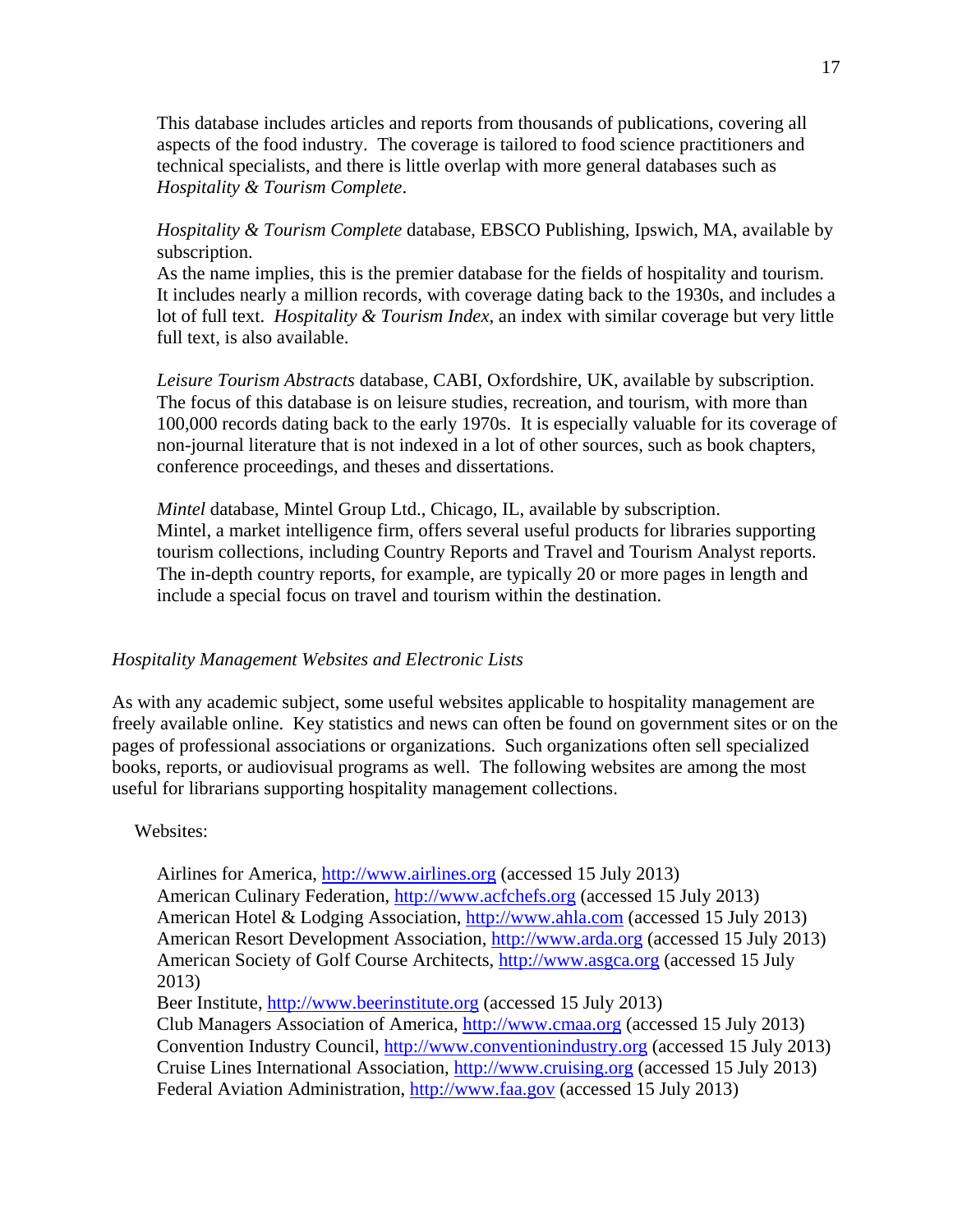International Association of Amusement Parks & Attractions, http://www.iaapa.org (accessed 15 July 2013) Meeting Professionals International, http://www.mpiweb.org (accessed 15 July 2013) Modern Brewery Age, http://www.breweryage.com (accessed 15 July 2013) National Restaurant Association, http://www.restaurant.org (accessed 15 July 2013) Office of Travel & Tourism Industries, http://tinet.ita.doc.gov (accessed 15 July 2013) Pacific Asia Travel Association, http://www.pata.org (accessed 15 July 2013) Professional Convention Management Association, http://www.pcma.org (accessed 15 July 2013) Research and Innovative Technology Administration, http://www.rita.dot.gov (accessed 15 July 2013) Themed Entertainment Association, http://www.teaconnect.org (accessed 15 July 2013) Tourism Offices Worldwide Directory, http://www.towd.com (accessed 15 July 2013) Travel.State.Gov, http://travel.state.gov (accessed 15 July 2013) United States Golf Association, http://www.usga.org (accessed 15 July 2013) UNLV Center for Gaming Research, http://gaming.unlv.edu (accessed 15 July 2013) U.S. Travel Association, http://www.ustravel.org (accessed 15 July 2013) Wine Institute, http://www.wineinstitute.org (accessed 15 July 2013) World Golf, http://www.worldgolf.com (accessed 15 July 2013) World Tourism Organization, http://www.unwto.org (accessed 15 July 2013)

Electronic Mailing Lists:

Hospitality-Lib (2004-present), email discussion list devoted to hospitality librarianship, managed at the University of Central Florida, with subscription information available at http://library.ucf.edu/rosen/hospitalitylib.php (accessed 15 July 2013).

## **References**

- American Hotel and Lodging Association (2013), "2013 lodging industry profile," available at http://www.ahla.com/content.aspx?id=35603 (accessed 15 July 2013).
- American Library Association (2011), *ALA Guide to Economics & Business Reference*, American Library Association, Chicago, IL.
- Bureau of Labor Statistics, U.S. Department of Labor (2013), *Occupational Outlook Handbook*, available at http://www.bls.gov/ooh/ (accessed 15 July 2013).
- Council on Hotel, Restaurant, and Institutional Education (2006), *Guide to College Programs in Hospitality, Tourism, & Culinary Arts*, International CHRIE, Richmond, VA.
- Edmondson, B. (1996), *Hospitality Leadership: The Cornell Hotel School*, Cornell Society of Hotelmen, Ithaca, NY.